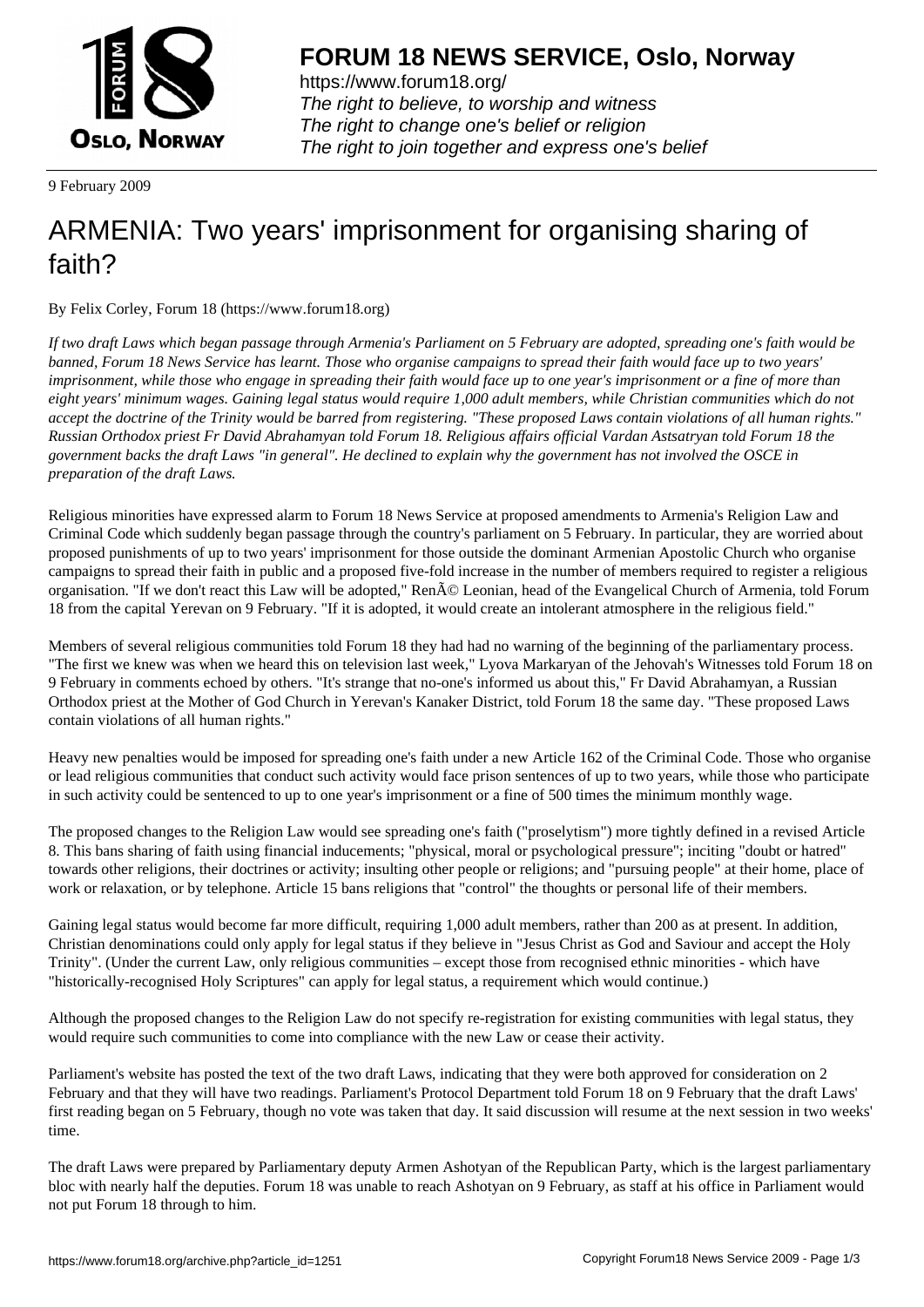The draft Laws have the backing "in general" of the government, though not its full support, Vardan Astsatryan, head of its Department on National Minority and Religious Issues, told Forum 18 from Yerevan on 9 January. He admitted though that as the Republican Party is the dominant party "they may well pass". He said the government had sent its written view of the draft Laws to Parliament in late 2008, but refused to supply Forum 18 with a copy of its views until he had sought permission from superiors.

Asked where the government disagreed with the drafts, Astsatryan said that the proposed raising of the minimum number of members to apply for state registration from 200 to 1000 should be withdrawn. "We believe this should remain at 200." He added that the term "proselytism" should be removed and should not be used in such a Law. "If any religious organisation is in a situation where the rights of others are violated, this should be restricted only then, and with strict limitations," he told Forum 18.

Astsatryan told Forum 18 that the government initiated a meeting with members of selected religious communities in Parliament on 12 February to discuss the draft Laws. Asked who had decided which communities to invite, he said the decision had been handed over to Ashotyan, the initiator of the draft Law. Asked whether the Yerevan Office of the Organisation for Security and Co-operation in Europe (OSCE) has been involved and would take part in the meeting, he responded: "We have not been in contact with the OSCE." He declined to explain why not.

Protestant leaders told Forum 18 that they held a meeting today (9 February) to discuss their response to the draft Laws.

Leonian of the Evangelical Church in Armenia, which has 40 congregations across the country, said it is wrong to punish people for sharing their faith. "The approach to proselytism in these draft Laws is not the best way," he told Forum 18. He added that he hopes the minimum number of adherents needed to gain legal status will not be increased. "If the new Law is adopted, communities will have to meet the new requirements and many of them would not be able to do so."

Many religious minorities have told Forum 18 that the existing threshold of 200 adult citizen members to register a religious community is already too high. Fr Abrahamyan of the Russian Orthodox Church told Forum 18 that two of the six Orthodox parishes cannot gain registration under the existing Law because of the high threshold. "It is already difficult trying to reach two hundred," he told Forum 18 from Yerevan on 9 February.

Fr Abrahamyan also objected to the existing restrictions for non-Armenian Apostolic communities on sharing faith. "We don't have the right to preach outside our church building," he complained to Forum 18. "We can't go into hospitals, prisons or army barracks. We've also no right to build new churches." He added that under the current Religion Law, they also cannot receive funding from their leadership – in this case the Yekaterinodar and Kuban Diocese based in Krasnodar in southern Russia – as it is located outside the country.

Fr Abrahamyan said the Russian Orthodox are not opposed to the Armenian Apostolic Church having a place of primacy. "But all religious communities should have equal rights."

Armenia's Constitution grants the Armenian Apostolic Church an "exclusive mission" in the country's life, while the April 2007 Law on Relations of the Republic of Armenia and the Armenian Church gave it extensive privileges over other faiths.

Markaryan of the Jehovah's Witnesses – who himself was eventually cleared in 2001 of enticing young people into religious activity despite strenuous efforts by prosecutors and the National Security Ministry to convict him – says he is surprised that Parliament could now be considering such amendments to the Religion Law and Criminal Code. "Maybe they won't be adopted, but we are concerned," he told Forum 18.

Artur Simonyan, chief pastor of the Pentecostal Word of Life Church, describes the proposed Laws as "very bad for religious freedom in Armenia". "The State Church wants to take control over every religious activity in the country," he told Forum 18. "And therefore all the Churches in Armenia came together to fight against this."

Astsatryan of the government's Department on National Minority and Religious Issues insists a new Religion Law is necessary. However, he struggled to explain to Forum 18 why he believes this is so. "The current Law dates back to 1991, with amendments in 1997 and 2001," he told Forum 18. "But the 2001 amendments were only very minor. Life has changed." He insisted that religious organisations need to be "better regulated in their juridical aspects".

Armenia's male Jehovah's Witnesses also face problems as no genuinely civilian alternative to military service exists. They told Forum 18 that as of 1 February, a total of 80 young men had been sentenced and were serving prison terms for refusing military service and two were in prison awaiting trial, while a further Jehovah's Witness is serving a suspended sentence on the same charges. Officials have repeatedly – but wrongly – denied to Forum 18 that they have violated their commitment to the Council of Europe to have introduced a genuinely civilian alternative to military service by January 2004 (see F18News 11 December 2008 http://www.forum18.org/Archive.php?article\_id=1228). (END)

More coverage of freedom of thought, conscience and belief in Armenia and the unrecognised entity of Nagorno-Karabakh is at